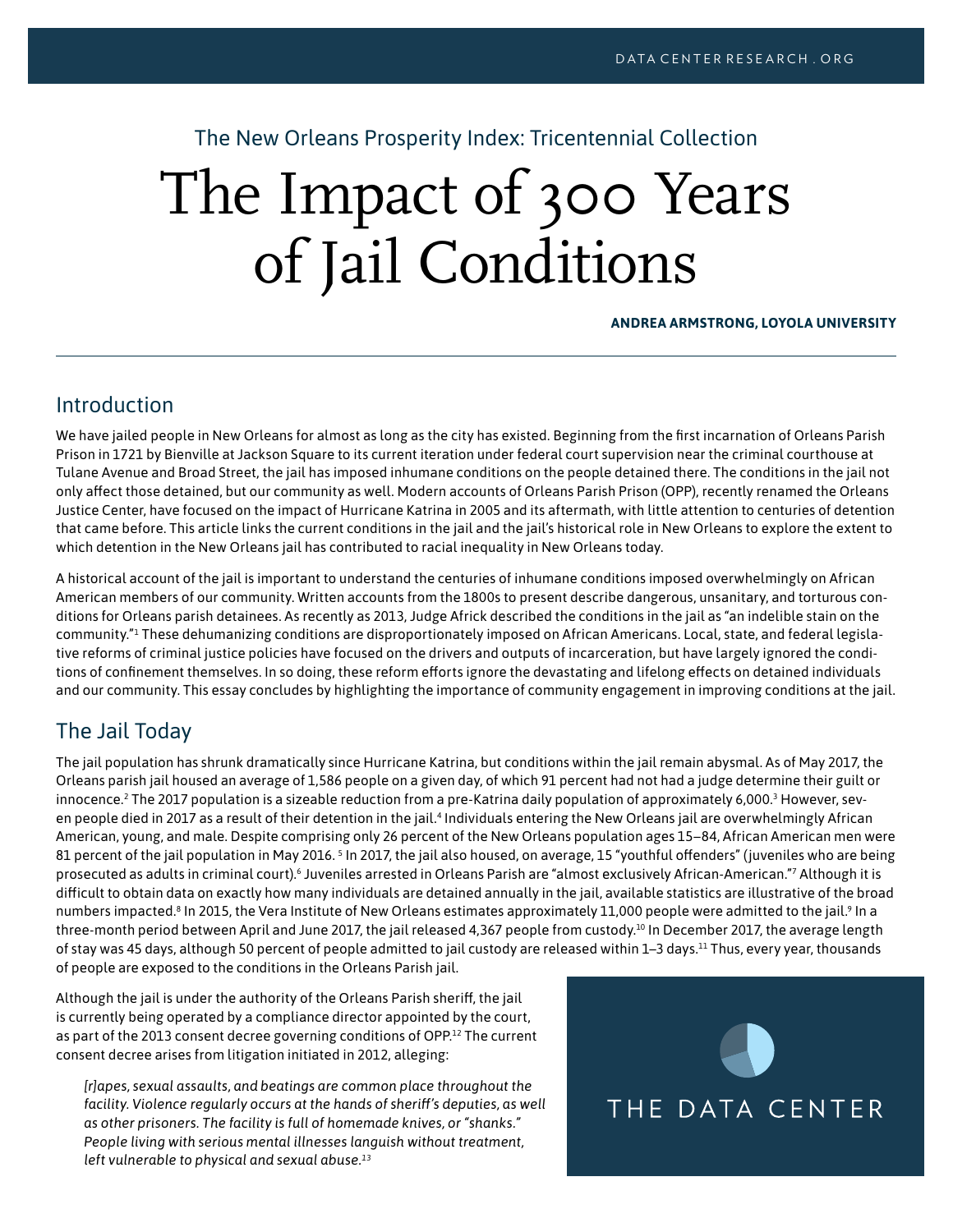The 2013 consent decree between the plaintiffs, the U.S. Department of Justice, and the Sheriff's Office requires that the Sheriff's Office develop policies, practices, and procedures to protect detainees from harm, provide constitutionally adequate mental and medical health care, and ensure sanitary living conditions, among other improvements.<sup>14</sup>

Despite the transition to a brand-new building in 2015, the jail still struggles to meet the basic provisions of the consent decree. As of March 2017, the jail had achieved substantial compliance with only 17 of the 173 required reforms.[15](#page-5-11) In May 2017, court-appointed monitors found that progress had in fact regressed and that the levels of violence and disorder remained at "unacceptable levels."<sup>[16](#page-6-0)</sup> In its latest monitoring report issued in January 2018, the monitoring team concludes that the jail is "critically unsafe for inmates and staff."[17](#page-6-1) According to the monitors, "[i]ncidents involving substance abuse overdoses inside the facilities, disturbances, and deaths of inmates continue to present serious challenges…"[18](#page-6-2)

Since 2006, at least 52 people have died either at the jail or as a result of injuries/negligence sustained at the jail.<sup>19</sup> Eleven of those deaths were by suicide, including one of a 15-year-old boy.<sup>[20](#page-6-4)</sup> Three of these suicides have occurred since March 2016.<sup>21</sup> At least six of the 52 deaths were related to violence in the jail.<sup>22</sup> Twenty-eight of these deaths were related to medical conditions, including heart attacks, cancer, and HIV/AIDS, which at least raises the question of whether they would have died if they had access to more robust health care.[23](#page-6-7) According to New Orleans' independent jail monitors, the mortality rate for the Orleans Parish jail in 2017 was four times the national average.<sup>[24](#page-6-8)</sup>

Beyond those inmates who suffer death, many more experience horrific violence by both other inmates and staff. According to the independent jail monitors, in the first year of operating the new jail facility from 2015-16, there were at least: "14 allegations of sexual assault… 412 inmate/inmate assaults… 207 uses of force [staff/inmate]… and 52 inmate assaults on staff."[25](#page-6-9) Violence is pervasive throughout the facility.

Detained individuals are also denied adequate medical and mental health care while in custody, even in the new jail facility. Detainees are not free to seek their own health care and, therefore, are subject to whatever services the jail provides. In May 2016, the indepen-dent monitor on mental health care testified that the jail "house[s] acutely ill inmates, they don't treat them."<sup>[26](#page-6-10)</sup> The new facility lacks appropriate housing for the mentally ill<sup>[27](#page-6-11)</sup> and therefore the sheriff has contracted for 39 beds at St. Gabriel prison to house the acutely mentally ill.[28](#page-6-12) Despite at least eleven suicides (and an unknown number of attempted suicides), the new jail still does not have adequate medical emergency training and other tools to respond to suicide attempts[.29](#page-6-13) In light of delays in access to medical and mental health care and staffing shortages, the independent jail monitors recently concluded that "medical and mental health care continues to be dangerously short of the requirements of the Consent Judgment after more than four years of work."<sup>[30](#page-6-14)</sup>

Beyond physical harms, people who are booked into the facility also suffer from conditions that could impact them psychologically. The new jail is comprised of two-story units containing 60 persons, with each person living in either a two-person cell or in open dormitory housing. The new jail is designed to reduce staff costs by limiting the movement of detained individuals outside of each jail unit. All detainee activities – meals, showers, and programs—occur within the unit. Thus, individuals—except for limited and rare exceptions<sup>[31](#page-6-15)</sup>—are confined to these self-contained 60-person units for days, weeks, and possibly months at a time. Video visitation, the only type of visitation available at the new jail, is conducted from the unit where the detainee is housed. Each unit in the jail has its own small "outdoor" area for recreation. The "outdoor" space consists of three and a half walls, with mesh grating covering the upper half of the fourth wall. The new jail thus deprives detainees of two basic human needs: personal contact and direct sunlight.

Clearly, the construction of a new jail has not solved the dangers for individuals accused of a crime and then detained in the New Orleans jail; nor are the challenges of operating a safe, humane, and constitutional jail new. In fact, examining the history of jails in this city demonstrates that New Orleans has long operated jails that impose inhumane punishment, which then has lasting negative impacts on our entire community.

# History of the Challenge

In 1721, Sieur de Bienville built the first New Orleans prison on the plaza behind Place d'Armes (now Jackson Square in the French Quarter).<sup>[32](#page-6-16)</sup> Although today the OPP (recently renamed the Orleans Justice Center) functions primarily as a jail, earlier incarnations functioned as both a jail (for detaining the accused but unconvicted) and a prison (for incarcerating the convicted) for the New Orleans colony.[33](#page-6-17) The plaza included a small church, housing for a priest, a guardhouse, and a prison.[34](#page-6-18) Archeological investigations of the site reveal that accounts of the "fetid condition of the prison" might have been understated, given the extensive rat skeletons found throughout the site.[35](#page-6-19) The prison "categorized, housed, and exploited suspected runaways; inflicted corporal punishment on recalcitrant slaves at their masters' request; incarcerated whites and free blacks… and exploited slave and free inmates' labor to build the city."<sup>36</sup> Following a fire in December 1794, Don Andres Almonaster built a new prison on St. Peter between Chartres and Royal Streets.<sup>37</sup> Until the end of the Civil War, slaveholders could "lease" their slaves (who were held in the jail) to the City for work on drainage repair, levee construction, street cleaning, etc[.38](#page-6-22) The leases could extend for months and the enslaved were housed in the jail—working, eat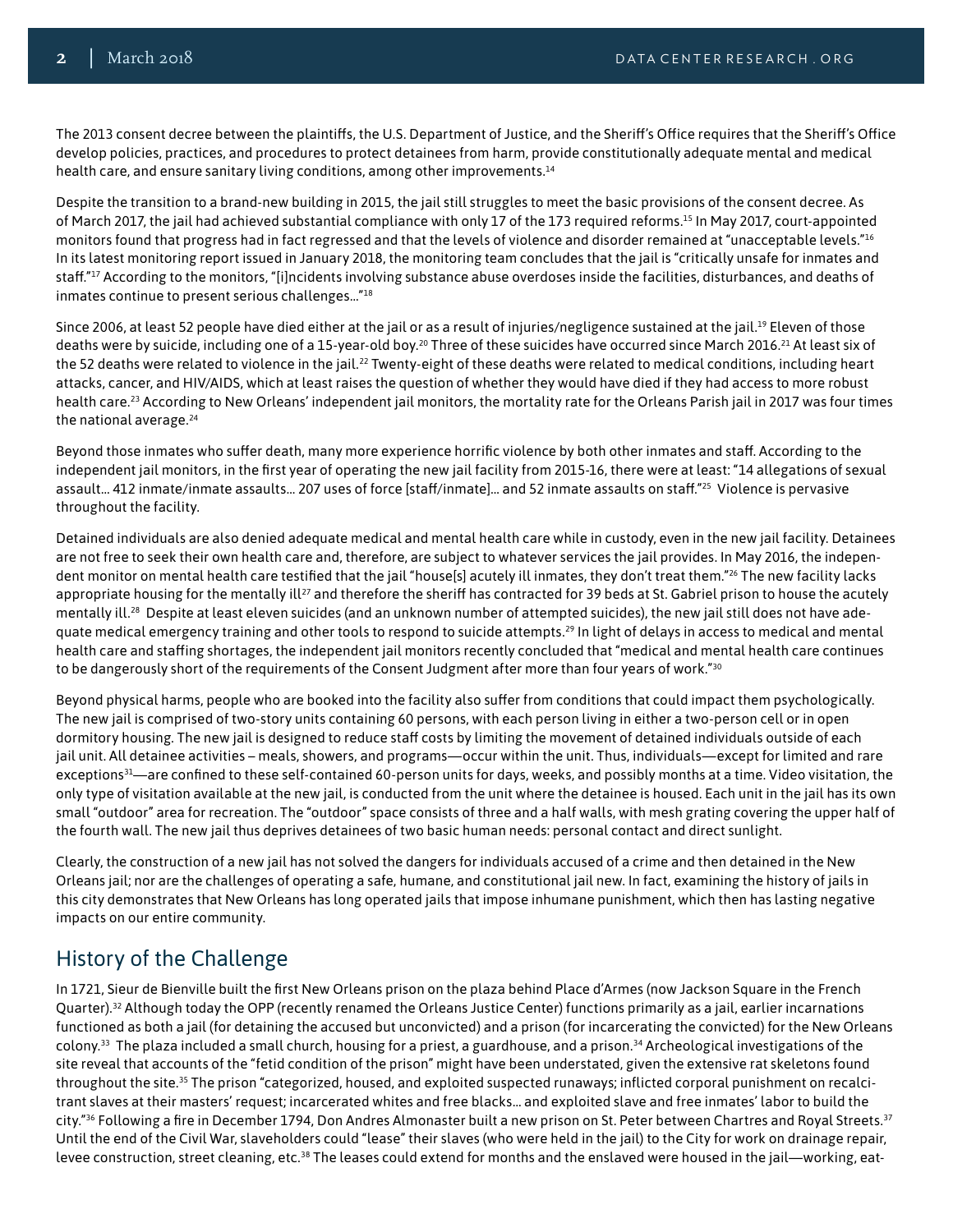ing, and sleeping with people detained and/or convicted for criminal offenses.<sup>[39](#page-6-23)</sup> In some instances, the City compensated slaveholders for the life imprisonment (and labor) of slaves convicted of a crime.<sup>40</sup> By 1831, interracial chain gangs laboring on public works were outlawed, after which "all of the men and women on the chain gang were [B]lack."<sup>41</sup> One report in 1832 described prison conditions as a "horrid sink" "only fit for those dirty animals found here together with the prisoners."<sup>42</sup> In 1832, construction began on a new prison at Congo Square, at that time at the edge of the city.[43](#page-7-3) The new prison, opened in 1837, included ample space to segregate the multi-racial detainee population.<sup>44</sup> In the 1830s, 80 percent of those forced to work were African American and one in five was a woman.<sup>45</sup>

Violence was also a prominent feature of the jail. The 1807 Regulations for the Police Prison provided for payment "each time jailers beat an enslaved prisoner," creating financial incentives for physical abuse.<sup>[46](#page-7-6)</sup> The jail would hold mass whippings, with groups of 30 men at a time being lashed.[47](#page-7-7)

*In antebellum days the [Orleans] parish prison was … also the place where refractory slaves were sent to receive a dose of cat o'nine tails, or to be confined in the dungeons, with socks on their feet, and in extreme cases the rebellious blacks were kept immured in the dark cells on a diet of bread and water until reduced to the proper degree of submission. [48](#page-7-8)*

One hundred and fifty years later, little had changed. Dozens of detainees complained of beatings by jail staff in the 1950s.<sup>49</sup> Arrestees could be "disciplined" by being assigned to "stand-up" cells, which measured 6.5'  $\times$  2.5'.<sup>50</sup> In the 1960s and 1970s, "physical and sexual assault were frequent and the threat of attack was constant."<sup>[51](#page-7-11)</sup> By the 1990s, the use of stun belts, delivering 50,000 volts of electricity, was so institutionalized that HIV-positive detainees were allegedly required to sign release forms agreeing to wear the belt to be transported to court and outside medical care.[52](#page-7-12)

Overcrowding continuously plagued the New Orleans jail, despite regularly opening new facilities on Tulane Avenue in 1895,<sup>53</sup> the Old Parish Prison in 1929–1930, [54](#page-7-14) the House of Detention in 1965 and the Community Corrections Center in 1973[.55](#page-7-15) For example, the Old Parish Prison, also called the Orleans Parish Prison, was designed to hold 400-450 people, but by 1970 actually housed 800-900. [56](#page-7-16) Cells designed for two people, measuring  $13' \times 8.5' \times 7.5'$ , often held six to eight people.<sup>[57](#page-7-17)</sup>

In 1969, detainees at Orleans Parish Prison sued to improve the horrendous conditions. Conditions included corroded plumbing, unsan-itary mattresses, and cells infested with rats and vermin.<sup>[58](#page-7-18)</sup> In part due to the overcrowding, federal Judge Christenberry found in 1970 that "the conditions of … confinement in Orleans Parish Prison so shock the conscience as a matter of elemental decency and are so much more cruel than is necessary to achieve a legitimate penal aim that such confinement constitutes cruel and unusual punishment" in violation of the U.S. Constitution."<sup>59</sup> As a result, the jail was subject to a consent decree and monitoring, which only ended in 2007.<sup>[60](#page-7-20)</sup>

Despite the consent decree, overcrowding continued unabated. In 1974 alone, the population nearly doubled from 700 to 1,200. <sup>61</sup> During Sheriff Foti's tenure from 1974 to 2002, jail capacity skyrocketed from 850 to 8,500 while the population of Orleans Parish decreased more than 18 percent (from more than 593,000 in 1970 to less than 485,000 in 2000).<sup>[62](#page-7-22)</sup> The sheriff also segregated inmates by gender, race, and sexual orientation, placing "homosexuals" on lockdown with only one hour out of their cell each day. <sup>63</sup> However, an expansion in capacity at four separate buildings in the 1970s did little to improve the actual conditions experienced by detainees at the New Orleans jail. [64](#page-7-24)

The jail continued to profit from detainees through work-release programing for state-sentenced inmates, repeating patterns of exploitation of slave and detainee labor since the jail's founding in 1721. In 1968, for example, 111 men worked regular jobs in the community and returned to the jail at night under the jail's work release program.<sup>[65](#page-7-25)</sup> Under state law, inmates were required to reimburse the sheriff for their room and board, travel expenses, as well as pay personal debts from their salaries. A pilot transitional work program in 1980 for women underscores the racial dynamics of these new work programs: Of the 70 women participating in the program, [66](#page-7-26) were African American and four were white.<sup>66</sup> The jail also allowed detainees to be used as test subjects in pharmaceutical trials, but relied on a network of volunteer and medical interns to provide cursory medical care.<sup>[67](#page-7-27)</sup>

Detainees suffered (and sometimes died) from inadequate health care while in custody. Up until the 1990s, the jail did not perform any intake health screening for contagious diseases, exposing all detainees to infection.[68](#page-7-28) The only dental service at the time consisted primarily of tooth extractions, averaging 17 extractions a week.<sup>[69](#page-7-29)</sup> As a result of a 1989 lawsuit, then-Sheriff Foti agreed to hire the first full-time medical director for the jail.<sup>70</sup> Nevertheless, the deaths continued. In the 1990s, families alleged that two women died of diabetic shock due to the failure to provide appropriate health care[.71](#page-7-31)

"Orleans Parish Prison was like a small, grim city" by the time Hurricane Katrina and the subsequent levee failures decimated New Orleans in 2005.[72](#page-7-32) Pre-Katrina, the New Orleans jail actually consisted of 12 different buildings: Central Lock-Up, the Community Correctional Center ("CCC"), Conchetta, Fisk Work Release, the House of Detention ("HOD"), the Old Parish Prison, South White Street, and Templeman buildings I, II, III, IV through V with a total bed count of 7,520.[73](#page-8-0) The jail housed at least 6,375 individual[s74](#page-8-1) when Hurricane Katrina hit, though other estimates are as high as 7,000[.75](#page-8-2) In 2005, 90 percent of the jail population was African American, despite constituting only 66 percent of the city's population.[76](#page-8-3)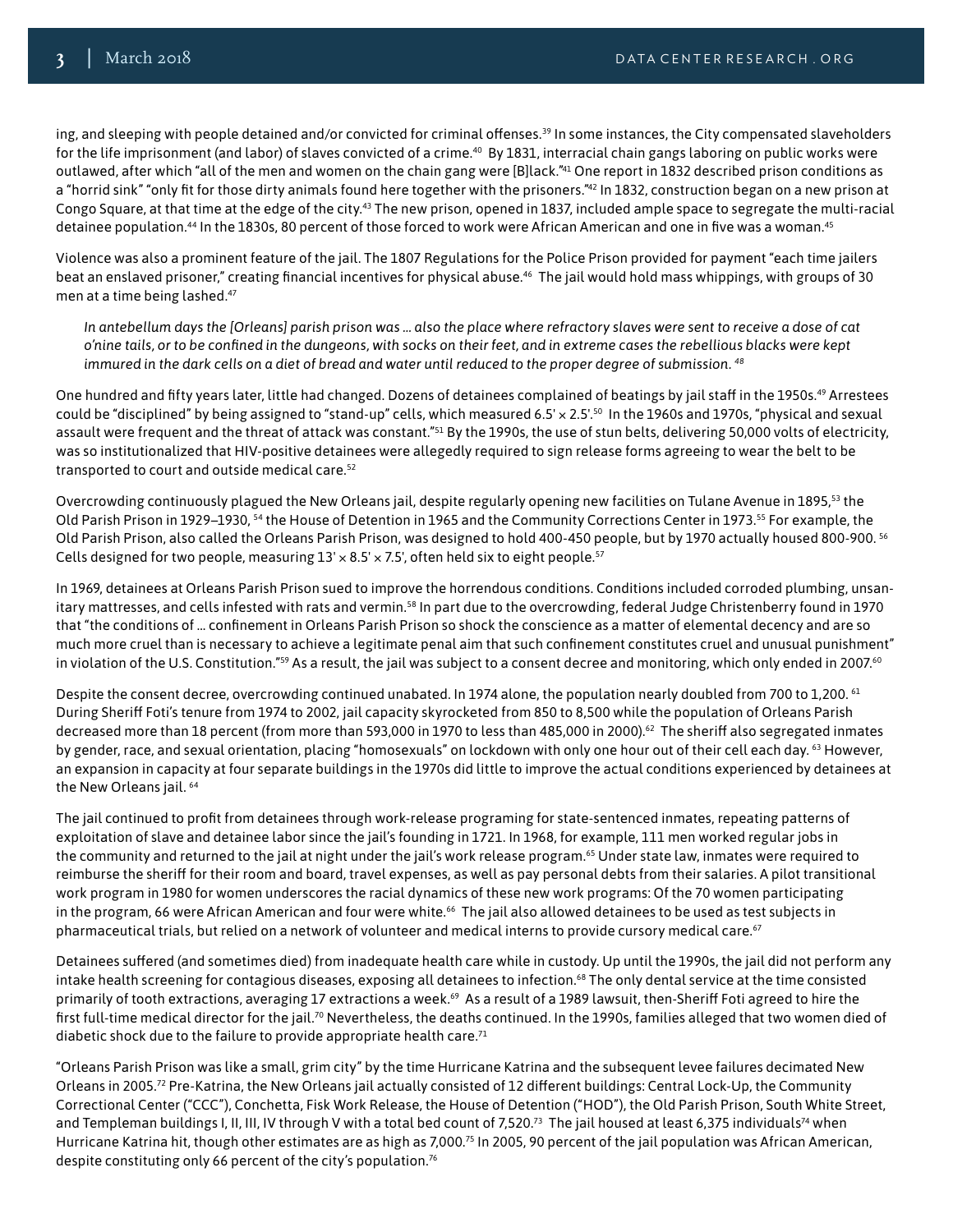# Impact of Jail Conditions and Implications for Policy

For centuries, New Orleans residents, primarily African American, have been housed in unsanitary cells, denied medical and mental health care, subjected to extreme violence and trauma, and exploited for their labor in the New Orleans jail. In 2012, one in seven African American men from New Orleans were either in prison, on probation, or on parole, many of whom likely were detained at some point in their conviction process in the New Orleans jail.<sup>77</sup> The impact of these inhumane conditions goes beyond the individuals detained to affect families, neighborhoods, and communities.

These inhumane jail conditions—experienced by generations of New Orleans families—also impact relationships within the family and community. Psychologists have argued that conditions in a jail can shape an individual's interactions with others, such that "trust is a liability and intimacy a danger."<sup>[78](#page-8-5)</sup> Other studies have noted that people in jails and prisons exhibit high rates of trauma from being subjected to such unsafe and abusive conditions.<sup>[79](#page-8-6)</sup> These psychological effects are present at even 72 hours of incarceration.<sup>80</sup> While one in 28 children nationally has a parent incarcerated in a prison or jail, a full 8 percent of Louisiana's children have an incarcerated parent.<sup>81</sup> Thus, the impacts of incarceration on family relationships weigh more heavily on New Orleans children.

The impact of exposure to these conditions can also disproportionately impact certain neighborhoods in New Orleans. In 2009, a Columbia University study found that Central City "contains some of the highest incarceration levels, and costs, in the city."[82](#page-8-9) Central City, though changing, is a historically African American neighborhood, with higher rates of single-parent homes and poverty than Orleans Parish, generally.<sup>[83](#page-8-10)</sup> Concentrated incarceration rates in communities can disrupt social and economic networks, in effect, reinforcing a community's marginalization.[84](#page-8-11)

The failure to provide adequate medical care in the jail also reaches into communities. Ernest Drucker describes the physical and mental effects of detention, as currently practiced in America, as the "long tail of mass incarceration."[85](#page-8-12) Infectious diseases are more prevalent among people who are incarcerated than in the non-detained population. Specifically, HIV/AIDS is two to seven times more prevalent and an estimated 17 percent of all people with HIV living in the U.S. pass through a correctional facility each year.<sup>86</sup> Significant and increased risks of HIV/AIDS, other sexually transmitted diseases, hepatitis, and tuberculosis constitute one of the "enduring effects of punishment" long after a person has been released.<sup>[87](#page-8-14)</sup> According to Mr. Drucker: "Over the last 40 years the criminal justice system has expanded to such a degree that, today, mass incarceration is one of the major contributors to poor health in communities."<sup>88</sup>

Beyond the impact of jail conditions, any detainment during the pre-trial period imposes collateral costs on individuals and communities as well. Individuals may lose their employment, housing, or custody of their children. To avoid pre-trial detention, individuals or their families may be required to pay a bond they cannot afford in order to purchase their freedom while they await trial.<sup>[89](#page-8-16)</sup>

We have failed to provide safe and humane jail conditions since the city's founding. Jail reform, whether through new buildings or judicial consent decrees, simply has not worked. Some critics, including the Sheriff, have argued that the jail is simply underfunded.<sup>[90](#page-8-17)</sup> The City of New Orleans has argued that poor management, not funding, is responsible for the unsafe jail conditions.<sup>91</sup> But, what is apparent from the history of the jail is that we have failed to account for the voices of impacted communities.

There is growing awareness that independent oversight of jails (and prisons) is essential for sustained change. The American Bar Association passed a resolution supporting enhanced independent oversight for jails and prisons.<sup>92</sup> The Commission on Safety and Abuse in America's Prisons has urged greater transparency, noting "[m]ost correctional facilities are surrounded by more than physical walls; they are walled off from external monitoring and public scrutiny to a degree inconsistent with the responsibility of public institutions.["93](#page-8-20) Community organizations, such as the Orleans Parish Prison Reform Coalition, Women with a Vision, and Voice of the Experienced, among others, have had some success in their campaigns to address jail conditions, but they lack direct mechanisms to hold city officials and the Sheriff accountable. <sup>94</sup> A more systemic approach is needed; one that gives community a direct role in the administration of the jail.

One potential mechanism is the newly formed Community Advisory Group (CAG), created in 2017 through the MacArthur Safety and Justice Challenge grant to the City of New Orleans. The CAG is composed of 28 individuals with a wide range of experiences (including law enforcement, formerly incarcerated, and teachers) who come from different neighborhoods within the city. The mission of the CAG is to hold city officials accountable for increasing public safety through reducing the jail population and reducing racial and ethnic disparities in the New Orleans criminal legal system. While the CAG's primary focus is on strategies that reduce the jail population, jail conditions affect communities, which in turn affects public safety. The CAG also has a structural platform to achieve its mission through its three voting seats on the Jail Population Management Sub-committee of the New Orleans Criminal Justice Council, which is chaired by the Mayor.

In order to succeed, city leadership and criminal justice agencies must robustly support community engagement in the jail. Such support could take the form of enhanced transparency of jail operations and data<sup>95</sup> to the creation of a public oversight entity staffed by community. The mission of the CAG could be expanded to encompass a more direct role in the jail administration, such as acting as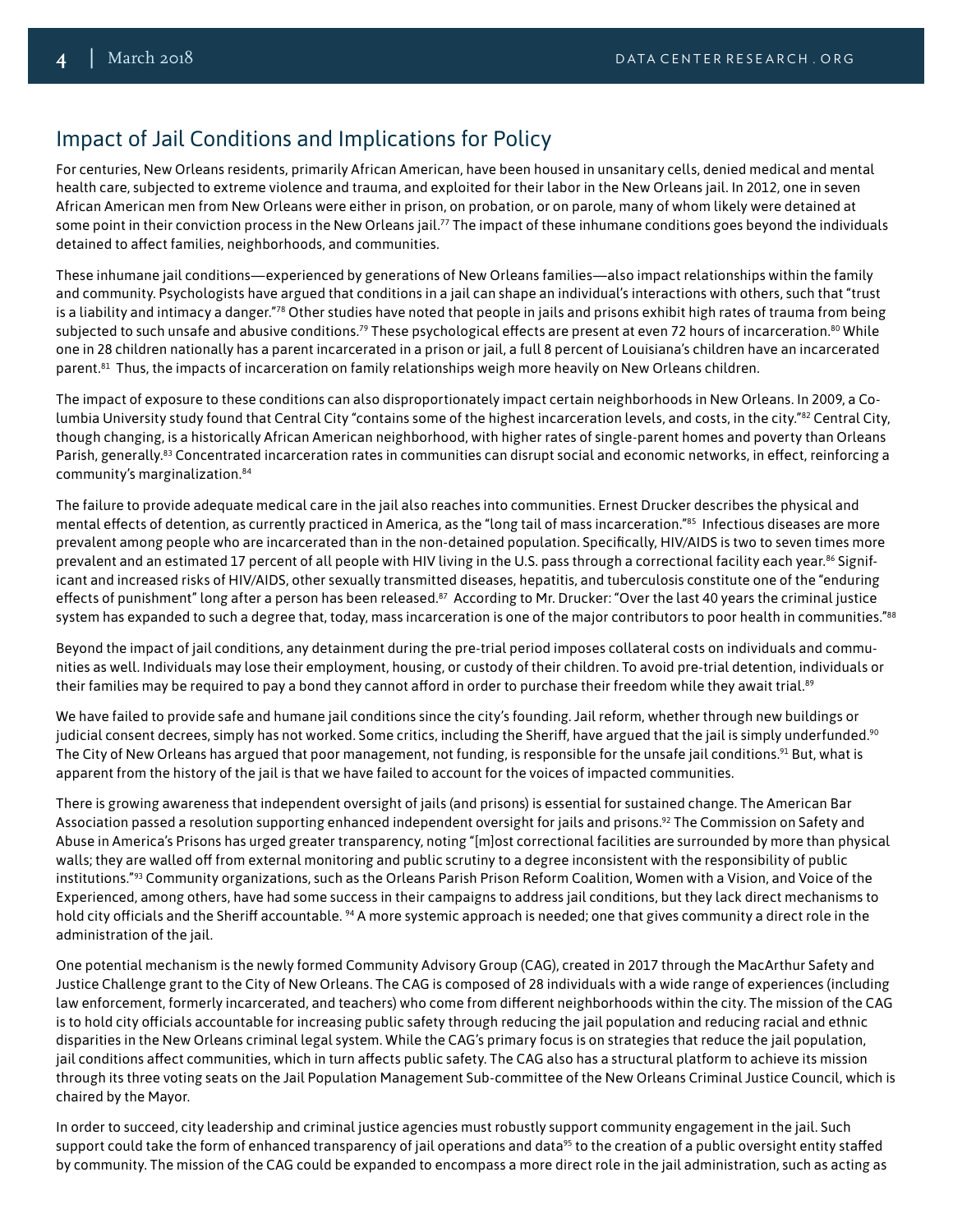an official third party for receiving detainee complaints or providing a channel for community engagement in jail operational policies, similar to the Citizen Oversight Board of the Los Angeles County Sheriff.

Community engagement, in and of itself, cannot rectify the enormous harms wrought by the jail. But through its independence from government, its connection to impacted communities, and its diverse experiences, a community advisory group empowered with the proper tools and policies can articulate the kind of jail that New Orleans should have moving forward.

#### Conclusion

Improving jail conditions means meeting detainees' basic needs for safety, medical and mental health care, personal contact, and direct sunlight. It is also a prerequisite for eradicating inequity in our city. Unearthing the long history of inhumane conditions at the New Orleans jail amplifies the importance of community engagement in improving conditions in the jail and including the voices of impacted communities.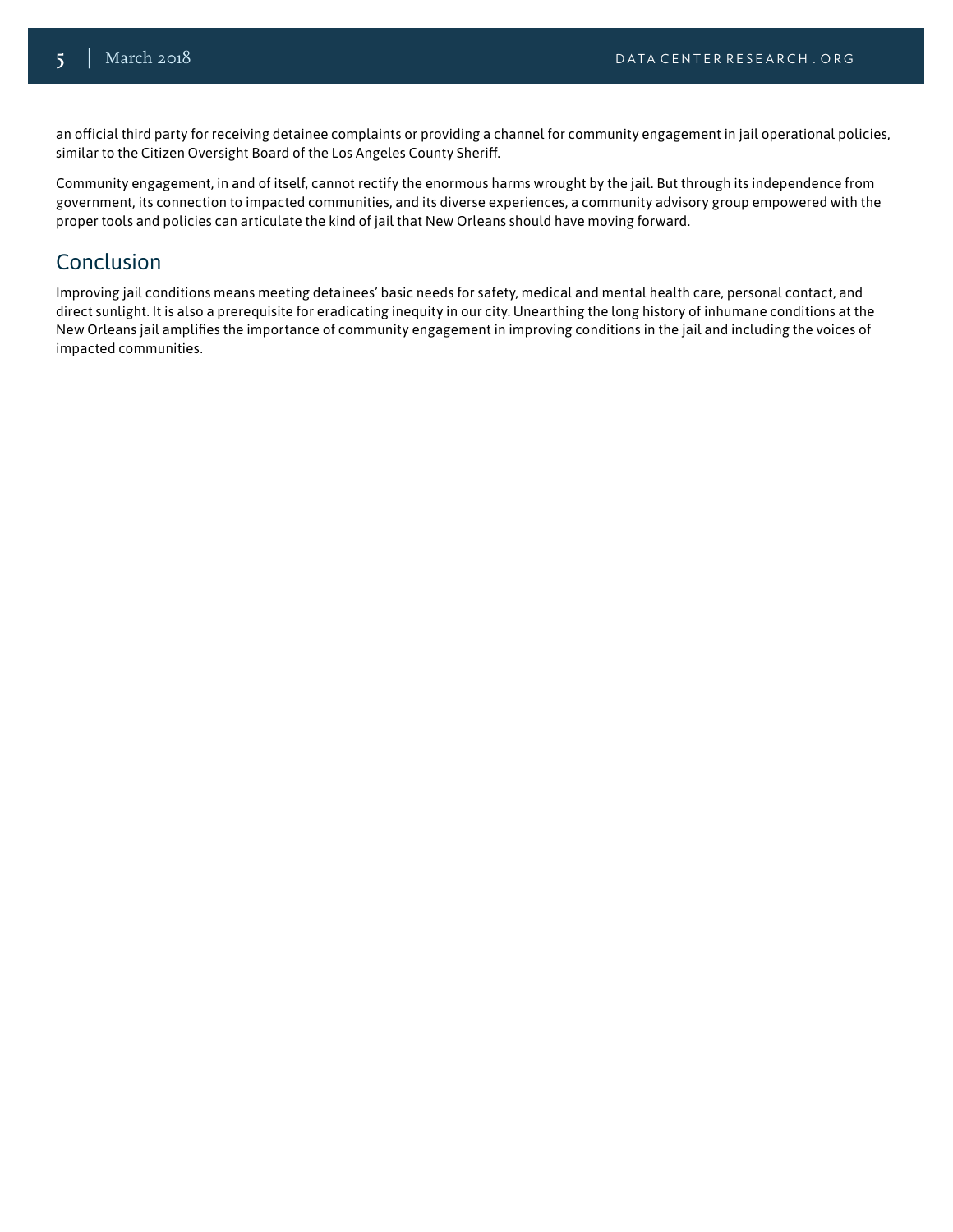#### **Notes**

- 1. Jones v. Gusman, 296 F.R.D. 416 (E.D. La. 2013)(discussing the acute and unconstitutional conditions in the Orleans Parish jail and approving the consent judgment to "overcome the years of stagnation that have permitted OPP to remain an indelible stain on the community").
- 2. Vera Institute of Justice. (2017, December). New Orleans: Who's in jail and why? (second quarterly report 2017). New York: Vera Institute of Justice. Retrieved from <https://www.vera.org/publications/new-orleans-jail-population-quarterly-report>
- <span id="page-5-0"></span>3. Vera Institute of Justice. (2015, December 15). Trends in incarceration, population count for Orleans Parish jail, 2015 & 2005. Retrieved from <http://trends.vera.org/rates/orleans-parish-la?incarcerationData=all&incarceration=count>; see also The Times-Picayune Editorial Board. (2016, August 14). 'Most incarcerated city' is not what New Orleans should be: Editorial. The Times-Picayune. Retrieved from [http://www.nola.](http://www.nola.com/politics/index.ssf/2016/08/new_orleans_jail_size.html) [com/politics/index.ssf/2016/08/new\\_orleans\\_jail\\_size.html](http://www.nola.com/politics/index.ssf/2016/08/new_orleans_jail_size.html)
- <span id="page-5-1"></span>4. 1) Colby Crawford, 23 years old and suffering from severe mental illness, died of a cocaine overdose while incarcerated at the jail in February 2017. Sledge, M. (2017, November 27). After man overdoses at New Orleans jail mother files lawsuit alleging guards let it happen. The New Orleans Advocate. Retrieved from [http://www.theadvocate.com/new\\_orleans/news/courts](http://www.theadvocate.com/new_orleans/news/courts)

2) Jamaine Johnson, 23 years old, hung himself and died at the hospital after in February 2017. Sledge, M. (2017, May 22). New Orleans inmate who hanged himself in jail dies; lawsuit filed over separate suicide. The New Orleans Advocate. Retrieved from [http://www.theadvocate.com/](http://www.theadvocate.com/new_orleans/news/courts) [new\\_orleans/news/courts](http://www.theadvocate.com/new_orleans/news/courts)

3) Jason Pierce, 40 years old, died of a seizure in July 2017 and had pre-existing heart and liver health problems. Sledge, M. (2017, July 12). New Orleans jail inmate who died was 40-year-old who'd been at facility less than 2 days. The New Orleans Advocate. Retrieved from [http://www.](http://www.theadvocate.com/new_orleans/news/courts) [theadvocate.com/new\\_orleans/news/courts](http://www.theadvocate.com/new_orleans/news/courts)

4) Terry Smith, 71 years old, died in August 2017 as a result of a 2012 beating by another inmate in the jail. The beating left him brain dead and unable to communicate. He lived the last five years at a state-run nursing home. Webster, R. A. (2017, August 10). Man beaten in New Orleans jail in 2012 dies; case spurred consent decree. The Times-Picayune. Retrieved from <http://www.nola.com/crime>

5) Narada Mealey: 32 years old, complained of ulcer and didn't receive treatment. He died of cardiac arrest on November 2, 2017. Sledge, M. (2017, November 6). OPSO: Two New Orleans inmates die within past week; one family alleges inadequate medical treatment. The New Orleans Advocate. Retrieved from [http://www.theadvocate.com/new\\_orleans/news/crime\\_police](http://www.theadvocate.com/new_orleans/news/crime_police)

6) Evan Sullivan, 27 years old, died of "natural causes" on November 5, 2017 and was transported to the hospital after an onsite medical evaluation. Sledge, M. (2017, November 6). OPSO: Two New Orleans inmates die within past week; one family alleges inadequate medical treatment. The New Orleans Advocate. Retrieved from [http://www.theadvocate.com/new\\_orleans/news/crime\\_police](http://www.theadvocate.com/new_orleans/news/crime_police)

7) Dennis Edwards, 41 year old inmate, died during the "detoxicification protocol" for opiate in December 2017. Sledge, M. (2018, January 3). Coroner identifies man who died in New Orleans jail last month. The New Orleans Advocate. Retrieved from [http://www.theadvocate.com/](http://www.theadvocate.com/new_orleans/news/crime_police) [new\\_orleans/news/crime\\_police](http://www.theadvocate.com/new_orleans/news/crime_police); see also Bacon-Blood, L. (2017, December 15). Orleans Parish jail inmate on detox 'protocol' died Friday, sheriff's office says. The Times-Picayune. Retrieved from <http://www.nola.com/crime>

- <span id="page-5-2"></span>5. Vera Institute of Justice. (2017, December). New Orleans: Who's in jail and why? (second quarterly report 2017). Retrieved from [https://www.](https://www.vera.org/publications/new-orleans-jail-population-quarterly-report/new-orleans-whos-in-j) [vera.org/publications/new-orleans-jail-population-quarterly-report/new-orleans-whos-in-jail-and-why-second-quarterly-report-data-sup](https://www.vera.org/publications/new-orleans-jail-population-quarterly-report/new-orleans-whos-in-j)[plement/black-people-overrepresented-our-jail](https://www.vera.org/publications/new-orleans-jail-population-quarterly-report/new-orleans-whos-in-j)
- <span id="page-5-3"></span>6. Orleans Parish Jail Monitors. (2018, January 12). Report No. 8 of the Independent Monitors, p.158. Retrieved from [http://www.nolajailmonitors.](http://www.nolajailmonitors.org/monitors-reports.html) [org/monitors-reports.html](http://www.nolajailmonitors.org/monitors-reports.html)
- <span id="page-5-4"></span>7. Louisiana Center for Children's Rights. (2018). Juvenile Justice Data Dashboard: Juvenile Arrests by Race 2013-2017. Retrieved from [http://www.](http://www.laccr.org/dashboard-2/) [laccr.org/dashboard-2/](http://www.laccr.org/dashboard-2/)
- <span id="page-5-5"></span>8. The data published by the City of New Orleans focuses on bookings/admissions to the jail, rather than individuals admitted to the jail. Thus, the city's data could include multiple admissions over the course of a year for a single individual.
- <span id="page-5-6"></span>9. Laisne, M., Wool, J., & Henrichson, C. (2017, January). Past due: Examining the costs and consequences of charging for justice in New Orleans, p. 4. New York: Vera Institute of Justice. Retrieved from [https://www.vera.org/publications/past-due-costs-consequences-charging-for-justice](https://www.vera.org/publications/past-due-costs-consequences-charging-for-justice-new-orleans)[new-orleans](https://www.vera.org/publications/past-due-costs-consequences-charging-for-justice-new-orleans)
- <span id="page-5-7"></span>10. Vera Institute of Justice. (2017, December). New Orleans: Who's in jail and why? (second quarterly report 2017).
- 11. New Orleans Criminal Justice Council. (2018, January 22). Jail population management sub-committee of the City of New Orleans Criminal Justice Council, presentation.
- <span id="page-5-8"></span>12. Consent Judgment, Jones v. Gusman, 2:12-cv-00859 Rec. Doc. 466 (June 6, 2013); Gary Maynard resigned as Compliance Director on January 29, 2018 and the court appointed one of the existing independent monitors, Darnley Hodges, as his replacement. See Minute Entry, Jones v. Gusman, 2:12-cv-00859 (Jan. 29, 2018).
- <span id="page-5-9"></span>13. Complaint, Jones v. Gusman, 2:12-cv-00859, p.2 (Apr. 2, 2012).
- <span id="page-5-10"></span>14. Consent Judgment, Jones v. Gusman, 2:12-cv-00859 Rec. Doc. 466 (June 6, 2013).
- <span id="page-5-11"></span>15. Orleans Parish Jail Monitors. (2017, March 23). Summary of findings of compliance as of March 23, 2017. Retrieved from [http://www.nolajailm](http://www.nolajailmonitors.org/uploads/3/7/5/7/37578255/tab_3_03_23_17[670].pdf)[onitors.org/uploads/3/7/5/7/37578255/tab\\_3\\_03\\_23\\_17\[670\].pdf](http://www.nolajailmonitors.org/uploads/3/7/5/7/37578255/tab_3_03_23_17[670].pdf)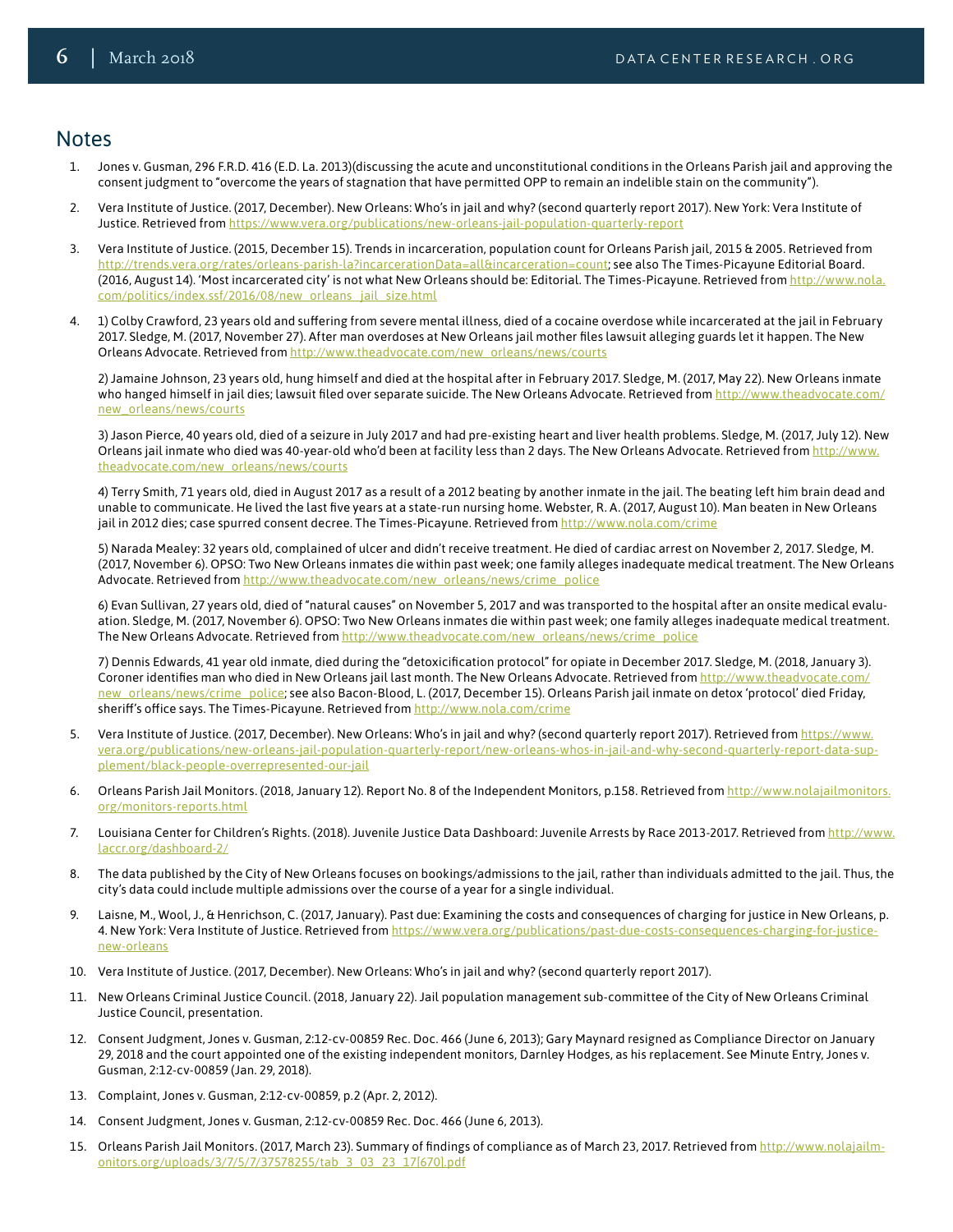- <span id="page-6-0"></span>16. Orleans Parish Jail Monitors. (2017, May 1). Report No. 7 of the Independent Monitors, Jones v. Gusman, p.4. Retrieved from [http://www.nolajail](http://www.nolajailmonitors.org/monitors-reports.html)[monitors.org/monitors-reports.html](http://www.nolajailmonitors.org/monitors-reports.html)
- <span id="page-6-1"></span>17. Orleans Parish Jail Monitors. (2018, January 12). p.1.
- <span id="page-6-2"></span>18. Orleans Parish Jail Monitors. (2018, January 12). p.vii.
- <span id="page-6-3"></span>19. List available with author.
- <span id="page-6-4"></span>20. Julio Sortes; Louis Prince; Michael Hitzman; Jose Nelson Reyes Zelaya; Luis Alvarez; William Goetzee; Clifton Morgan; Ryan Miller; Cleveland Tumblin; Jaquin Thomas; Jamaine Johnson.
- <span id="page-6-5"></span>21. Cleveland Tumblin, Jaquin Thomas, Jamaine Johnson.
- <span id="page-6-6"></span>22. Kerry Washington; Oscar Fusselier; Cayne Miceli; Chris Blevins; Willie Lee; Terry Smith.
- <span id="page-6-7"></span>23. Lawrence Barra; Joe Trotter; Deadre Henry; Daniel Barry; Guy Zarzana; Benjamin Ninnemann; Dale Brown; Berthawe Edwards; Juan Maysonet; Christopher Trepagnier; Patrick Bell; John Sanchez; Earl Gilson; Michael Scimemi; Raymond Martello; Mary Hickey; Richard Searce; David O'Neal; Izell Henderson; Maurice Williams; Lawrence Hathorn; Earl E. Lodge; Wardell Taylor; John Alexcee Jr; Charles Allen; Calvin Thomas; Jason Pierce; and Shedrick Godfrey.

<span id="page-6-8"></span>See also Gibbons, J. J. (2006). Confronting Confinement: A Report of the Commission on Safety and Abuse in America's Prison. Washington University Journal of Law & Policy, 22, 385-562 (finding "prisoners on average require significantly more health care than most Americans because of poverty, substance abuse, and because they most often come from underserved communities").

- 24. Orleans Parish Jail Monitors. (2018, January 12). p.4. (Note that the monitors' calculation is based upon six deaths in the jail in 2017 and does not include the death of Terry Smith, who died in 2017 as a result of a 2012 beating sustained in the jail. Therefore, the mortality rate for New Orleans' jail may in fact be higher than calculated by the monitors. )
- <span id="page-6-9"></span>25. Orleans Parish Jail Monitors. (2016, October 25). Report No. 6 of the Independent Monitors, Jones v. Gusman, p.2. Retrieved from [http://www.](http://www.nolajailmonitors.org/uploads/3/7/5/7/37578255/compliancereport610.25.16.pdf) [nolajailmonitors.org/uploads/3/7/5/7/37578255/compliancereport610.25.16.pdf](http://www.nolajailmonitors.org/uploads/3/7/5/7/37578255/compliancereport610.25.16.pdf) . The report also notes that the Orleans Parish Sheriff's Office, which operates the jail, contests these exact figures.
- <span id="page-6-10"></span>26. Lane, E. (2016, May 26). Mental health care 'abysmal' inside Orleans Parish jail, expert testifies. The Times-Picayune. Retrieved from [http://](http://www.nola.com/crime/index.ssf/2016/05/mental_health_situation_abysma.html) [www.nola.com/crime/index.ssf/2016/05/mental\\_health\\_situation\\_abysma.html](http://www.nola.com/crime/index.ssf/2016/05/mental_health_situation_abysma.html)
- <span id="page-6-11"></span>27. The jail has long served as the city's warehouse for the mentally ill. In 1851, the state's home for the mentally ill in Jackson was full, so they were sent to the parish jail. See Chronicling America: Historic American Newspapers. (1851, June 21). Condition of the Insane, The Southern Sentinel. Washington D.C.: Library of Congress. Retrieved from <http://chroniclingamerica.loc.gov/lccn/sn88064476/1851-06-21/ed-1/seq-2/>
- <span id="page-6-12"></span>28. New Orleans City Council (2017, May 18) City Council regular meeting news summary at [http://www.nolacitycouncil.com/news/meetingsum](http://www.nolacitycouncil.com/news/meetingsummary.asp?id=%7BE17E2928-42BC-4F10-B686-BC7488670AC0%7D)[mary.asp?id=%7BE17E2928-42BC-4F10-B686-BC7488670AC0%7D](http://www.nolacitycouncil.com/news/meetingsummary.asp?id=%7BE17E2928-42BC-4F10-B686-BC7488670AC0%7D)
- <span id="page-6-13"></span>29. Orleans Parish Jail Monitors. (2018, January 12). p.107.
- <span id="page-6-14"></span>30. Orleans Parish Jail Monitors. (2018, January 12). p. xi.
- <span id="page-6-15"></span>31. Exceptions include visits to court, the medical clinic, the high school within the jail or to attorney-client visitation rooms.
- <span id="page-6-16"></span>32. Follis, R. J. (1971, March). A study of pastoral care in Orleans Parish Prison (p.17). Doctoral dissertation, New Orleans Baptist Theological Seminary.
- <span id="page-6-17"></span>33. Jails are typically administered by city or county government officials for the detention of individuals accused, but not yet adjudicated, of a felony crime. They may also hold individuals who have been adjudicated, i.e. found guilty, of misdemeanor crimes typically serving sentences up to one year. Prisons, on the other hand, may be administered by a state or national government and typically only hold individuals who have been sentenced to confinement following a determination of their criminal culpability. See Schlanger, M. (2003) Differences between jails and prisons. Retrieved at: https://www.law.umich.edu/facultyhome/margoschlanger/Documents/Resources/The\_Difference\_Between\_Jails [and\\_Prisons%20.pdf](https://www.law.umich.edu/facultyhome/margoschlanger/Documents/Resources/The_Difference_Between_Jail)
- <span id="page-6-18"></span>34. Follis, R. J. (1971, March). p.17.
- <span id="page-6-19"></span>35. Dawdy, S. L., Gray, R., & Yakubik, J. (2008, June). Archaeological investigations at the Rising Sun Hotel site, New Orleans, Louisiana (Vol. I, final report). University of Chicago, Department of Anthropology.
- <span id="page-6-20"></span>36. Johnson, R. (2016). Slavery's metropolis: Unfree labor in New Orleans during the age of revolutions, p.127. New York, NY: Cambridge University Press.
- <span id="page-6-21"></span>37. Follis, R. J. (1971, March). p.17.
- <span id="page-6-22"></span>38. Johnson, R. (2016). p.135, 144. (The 1806 Black Code of Louisiana provided that arrested "negroes" could be put to "hard labor" at the city's expense.)
- <span id="page-6-23"></span>39. See e.g. Girod, N. (1813, September 26). Voucher in French for Work Done by Negro Slave in the Chain Gang. Retrieved from [http://cdm16948.](http://cdm16948.contentdm.oclc.org/cdm/singleitem/collection/p16948coll6/id/4034/rec/4) [contentdm.oclc.org/cdm/singleitem/collection/p16948coll6/id/4034/rec/4](http://cdm16948.contentdm.oclc.org/cdm/singleitem/collection/p16948coll6/id/4034/rec/4) ; Johnson, R. (2016). p.130, 146.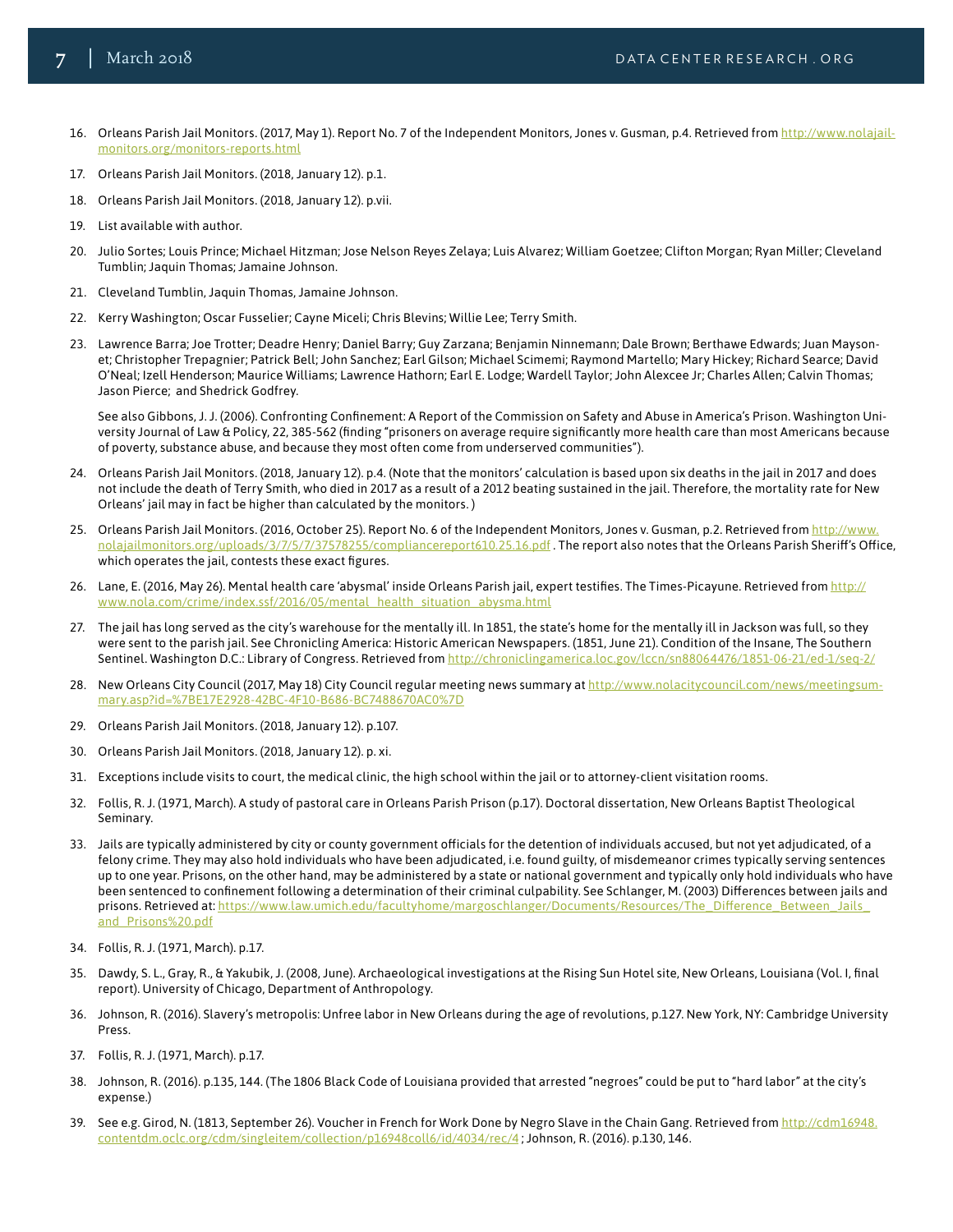- <span id="page-7-0"></span>40. Johnson, R. (2016). p.135. Johnson describes the case of Marie Rose, who was convicted of attempting to murder her "owner" and his family. She was convicted and sentenced to life imprisonment. Two months after her sentence, the legislature ordered the treasury to pay \$500 in compensation to the slaveholder in return for transfer of title. See Territory of Orleans v. Marie Rose (1810).
- <span id="page-7-1"></span>41. Johnson, R. (2016). p.157.
- <span id="page-7-2"></span>42. Johnson, R. (2016). p.158. (quoting de Toqueville).
- <span id="page-7-3"></span>43. Johnson, R. (2016). p.160.
- <span id="page-7-4"></span>44. Johnson, R. (2016). pp.127,160.
- <span id="page-7-5"></span>45. Johnson, R. (2016). p.145. "Today's public works consisted of 33 monthly negres, 57 negres in chains, 29 negresses, and 36 convicts working…"
- <span id="page-7-6"></span>46. Johnson, R. (2016). p.141.
- <span id="page-7-7"></span>47. Chronicling America: Historic American Newspapers. (1844, May 17). The New York Herald. Washington D.C.: Library of Congress. Retrieved from<https://chroniclingamerica.loc.gov/lccn/sn83030313/1844-05-17/ed-1/seq-1/>
- <span id="page-7-8"></span>48. Staff (1895, January 18). From the Old Prison to the New Jail. Daily Picayune.
- <span id="page-7-9"></span>49. Mustian, J. (2015, September 14). As new \$145 million jail opens, city closes sordid chapter with shuttering of Old Parish Prison. The New Orleans Advocate.
- <span id="page-7-10"></span>50. Heyd, L. (1958). Parish Prison Progress 1954-1958, p.5. Retrieved from <http://nutrias.org/~nopl/spec/pamphlets/prison/prisoncover.htm>
- <span id="page-7-11"></span>51. Harris, K. M., & Spiller, D. P., Jr. (1977, October), p.252.
- <span id="page-7-12"></span>52. Alpert, B. (1999, June 9). Foti's deputies blasted for using stun belts on HIV-positive inmates. The Times-Picayune.
- <span id="page-7-13"></span>53. Follis, R. J. (1971, March).p.17.
- <span id="page-7-14"></span>54. Timeline, Sheriff's Office (on file with author); Follis, R. J. (1971, March).p.18.
- <span id="page-7-15"></span>55. Timeline, Sheriff's Office (on file with author).
- <span id="page-7-16"></span>56. Harris, K. M., & Spiller, D. P., Jr. (1977, October). After Decision: Implementation of Judicial Decrees in Correctional Settings: A Case Study of Hamilton v. Schiro, pp.249, 251-252. American Bar Association 1976.
- <span id="page-7-17"></span>57. Harris, K. M., & Spiller, D. P., Jr. (1977, October).pp.249,260
- <span id="page-7-18"></span>58. Harris, K. M., & Spiller, D. P., Jr. (1977, October).p.252.
- <span id="page-7-19"></span>59. Harris, K. M., & Spiller, D. P., Jr. (1977, October).pp.249,251
- <span id="page-7-20"></span>60. Hamilton v. Morial et al., 2:69-cv-02443-LMA-ALC Rec. Doc. 2007 Filed 08/23/07.
- <span id="page-7-21"></span>61. Mayor's Criminal Justice Coordinating Council. (1977, January). Treatment of criminal behavior: Evaluation of rehabilitation programs at Orleans Parish Prison, p.33.
- <span id="page-7-22"></span>62. American Civil Liberties Union. (August 2006.) Abandoned and Abused: Orleans Parish Prisoners in the Wake of Hurricane Katrina. p.13.Retrieved from [https://www.aclu.org/sites/default/files/field\\_document/oppreport20060809.pdf](https://www.aclu.org/sites/default/files/field_document/oppreport20060809.pdf)
- <span id="page-7-23"></span>63. Follis, R. J. (1971, March), p.31.
- <span id="page-7-24"></span>64. The four buildings in use were: 1) The Sixth Street Annex at 2500 Felicity Street (formerly a holding and detention center for NOPD) was used as a minimum security work-release facility, holding approximately 48 people. 2) The First District Annex at 500 Basin Street held primarily maximum security and federal detainees and could hold up to 120 inmates. 3) House of Detention Annex in building complex operated by NOPD at 2735 Perdido, one floor loaned to Sheriff from NOPD, 60 inmates, 12 cells with 4 each + 12 beds in dayroom, 2 showers total.4) main structure facing 531 South Broad Street, constructed 1930 to house 400. In 1970 housed 975. See Follis, R. J. (1971, March), pp. 19-21.
- <span id="page-7-25"></span>65. Follis, R. J. (1971, March), p.37.
- <span id="page-7-26"></span>66. Selmore, A. P., & New Orleans Mayor's Criminal Justice Coordinating Council. (1981). An evaluation of the Orleans Parish Criminal Sheriff's pre-release/work-release program for women, notes 7 (race) & 1 (Conchetta). New Orleans, LA.
- <span id="page-7-27"></span>67. Follis, R. J. (1971, March), p.29.
- <span id="page-7-28"></span>68. Goldsmith, Seth B. (1972, November) Jailhouse medicine: Travesty of justice, health services report.
- <span id="page-7-29"></span>69. Goldsmith, Seth B. (1972, November).
- <span id="page-7-30"></span>70. Finch, S. (1990, August 31). Heath care upgrade for prison OK'd. The Times-Picayune.
- <span id="page-7-31"></span>71. Elie, L. (1999, June 23). Jailed dads. The Times-Picayune.
- <span id="page-7-32"></span>72. The Times-Picayune Editorial Board. (2016, August 14). 'Most incarcerated city' is not what New Orleans should be: Editorial. The Times-Picayune. Retrieved from [http://www.nola.com/politics/index.ssf/2016/08/new\\_orleans\\_jail\\_size.html](http://www.nola.com/politics/index.ssf/2016/08/new_orleans_jail_size.html)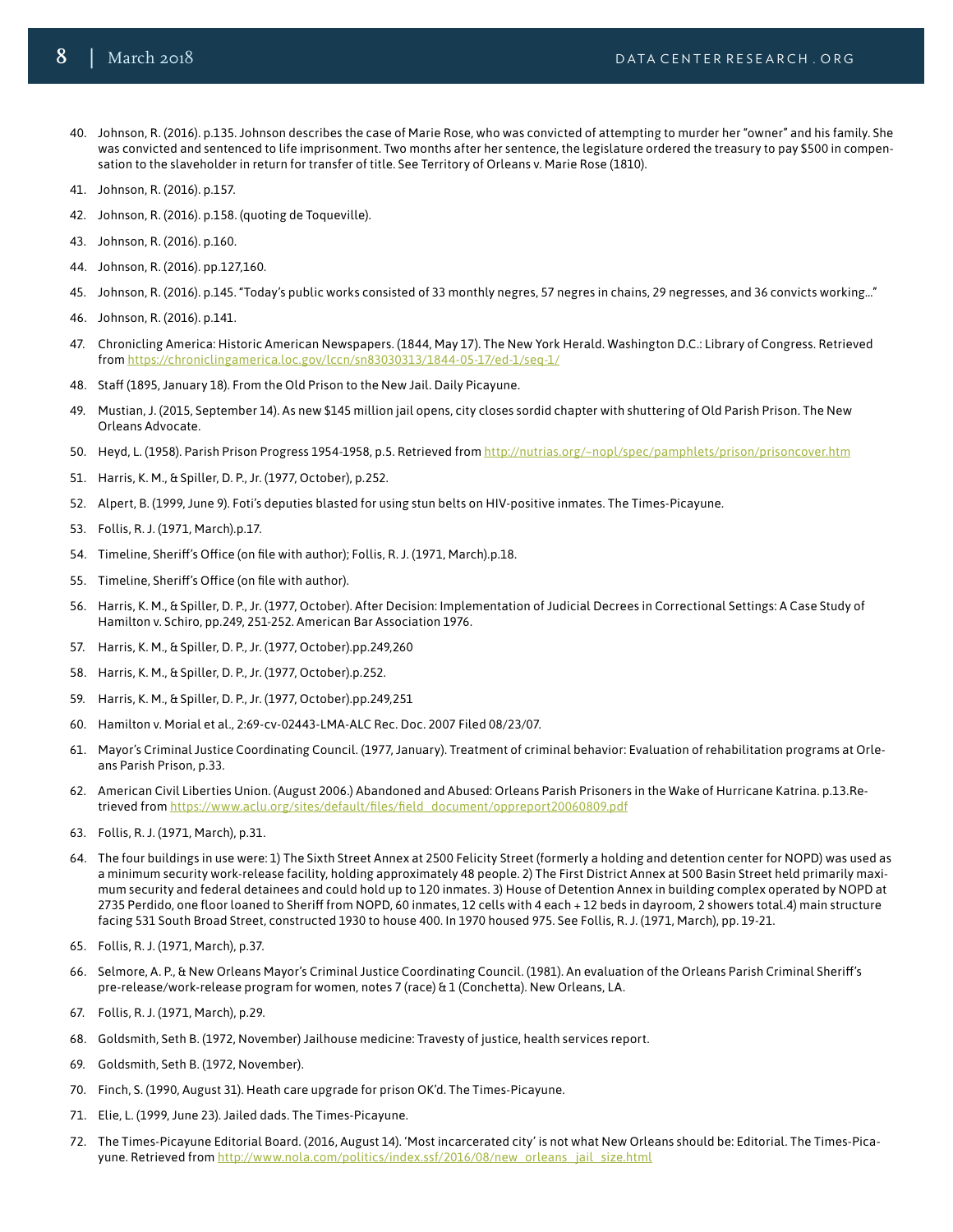73. Orleans Parish Sheriff's Office. (2010, October 18). Sheriff's presentation, p. 2. Retrieved from [http://www.opcso.org/ppt/presentation20101018.](http://www.opcso.org/ppt/presentation20101018.pdf) [pdf](http://www.opcso.org/ppt/presentation20101018.pdf)

<span id="page-8-0"></span>Facilities included: Orleans Parish Prison (831 beds); Community Corrections Center (1,280 beds); House of Detention (825 beds); Rendon (Female Facility)(200 beds); Conchetta (Female Facility)(408 beds); South White St. (Juvenile Facility) (288 beds); Fisk School (Work Release) (200 beds); Templeman Phase 1 (840 beds); Templeman Phase 2 (890 beds); Templeman Phase 3 (1,204 beds) ; Templeman Phase 4 (234 beds); Templeman Phase 5 (320 beds); Total beds: 7,520. See also American Civil Liberties Union. (August 2006.) pp. 13-14.

- <span id="page-8-1"></span>74. Kotey, P. (2009). Judging under disaster: The effect of Hurricane Katrina on the criminal justice system. J. I. Levitt & M. C. Whitaker (Eds.), Hurricane Katrina: America's Unnatural Disaster (p. 108). University of Nebraska Press.
- <span id="page-8-2"></span>75. The Times-Picayune Editorial Board. (2016, August 14).
- <span id="page-8-3"></span>76. Kotey, P. (2009), p.108
- <span id="page-8-4"></span>77. Chang, C. (2012, May 13). Louisiana is the world's prison capital. The Times-Picayune. Retrieved from <http://www.nola.com/crime>
- <span id="page-8-5"></span>78. Dolovich, S. (2009). Foreword: Incarceration American style. Harvard Law & Policy Review, 3, pp. 237, 248
- <span id="page-8-6"></span>79. See e.g. Haney, C. (2002) The Psychological Impact of Incarceration: Implications for Post-Prison Adjustment. Retrieved from [https://www.](https://www.urban.org/sites/default/files/publication/60676/410624-The-Psychological-Impact-of-Incar) [urban.org/sites/default/files/publication/60676/410624-The-Psychological-Impact-of-Incarceration.PDF](https://www.urban.org/sites/default/files/publication/60676/410624-The-Psychological-Impact-of-Incar)
- <span id="page-8-7"></span>80. Gibbs, J. J. (1987). Symptoms of psychopathology among jail prisoners: The effects of exposure to the jail environment. Criminal Justice and Behavior 14(3), 288-310.
- <span id="page-8-8"></span>81. Western, B., & Pettit, B. (2010, October 6). Collateral costs: Incarceration's effect on economic mobility. Retrieved from [http://www.pewtrusts.](http://www.pewtrusts.org/~/media/legacy/uploadedfiles/pcs_assets/2010/collateralcosts1pdf.pdf) [org/~/media/legacy/uploadedfiles/pcs\\_assets/2010/collateralcosts1pdf.pdf](http://www.pewtrusts.org/~/media/legacy/uploadedfiles/pcs_assets/2010/collateralcosts1pdf.pdf). See also Kids Count Data Center. (2016, April). A shared sentence: The devastating toll of parental incarceration on kids, families, and communities. Annie E. Casey Foundation. Retrieved from [http://www.aecf.](http://www.aecf.org/m/resourcedoc/aecf-asharedsentence-2016.pdf.) [org/m/resourcedoc/aecf-asharedsentence-2016.pdf](http://www.aecf.org/m/resourcedoc/aecf-asharedsentence-2016.pdf.)
- <span id="page-8-9"></span>82. Spatial Information Design Lab. (2009, February). Justice re-investment New Orleans, pp.29-30. Retrieved from [http://www.spatialinforma](http://www.spatialinformationdesignlab.org/MEDIA/JR_NewOrleans.pdf)[tiondesignlab.org/MEDIA/JR\\_NewOrleans.pdf](http://www.spatialinformationdesignlab.org/MEDIA/JR_NewOrleans.pdf)
- <span id="page-8-10"></span>83. The Data Center. (2016, December 16). Central City Statistical Area. Retrieved from [https://www.datacenterresearch.org/data-resources/](https://www.datacenterresearch.org/data-resources/neighborhood-data/district-2/central-city/#people-) [neighborhood-data/district-2/central-city/#people---household-characteristics](https://www.datacenterresearch.org/data-resources/neighborhood-data/district-2/central-city/#people-)
- <span id="page-8-11"></span>84. Clear, T. R. (2008). The effects of high imprisonment rates on communities, pp. 122-23. Chicago Journals, 37(1), 97-132. Retrieved from [http://](http://www.jstor.org/stable/10.1086/522360?origin=JSTOR-pdf) [www.jstor.org/stable/10.1086/522360?origin=JSTOR-pdf](http://www.jstor.org/stable/10.1086/522360?origin=JSTOR-pdf)
- <span id="page-8-12"></span>85. Drucker, E. (2011). A plague of prisons: The epidemiology of mass incarceration in America (p. 108) The New Press.
- <span id="page-8-13"></span>86. Cloud, D. (2014, November). On life support: Public health in the age of mass incarceration. Retrieved from [https://storage.googleapis.com/](https://storage.googleapis.com/vera-web-assets/downloads/Publications/on-life-support-public-health-) [vera-web-assets/downloads/Publications/on-life-support-public-health-in-the-age-of-mass-incarceration/legacy\\_downloads/on-life-sup](https://storage.googleapis.com/vera-web-assets/downloads/Publications/on-life-support-public-health-)[port-public-health-mass-incarceration-report.pdf](https://storage.googleapis.com/vera-web-assets/downloads/Publications/on-life-support-public-health-)
- <span id="page-8-14"></span>87. Drucker, E. (2011), pp.108,118
- <span id="page-8-15"></span>88. Cloud, D. (2014, November), p.4.
- <span id="page-8-16"></span>89. Daniels Jr., F., Weber, B., & Wool, J. (2018). From bondage to bail bonds: Putting a price on freedom in New Orleans. New Orleans Prosperity Index: Tricentennial Edition. New Orleans, LA: The Data Center.
- <span id="page-8-17"></span>90. Orleans Parish Sheriff's Office. (2015, July 10). Sheriff's office explains gap between city funding and actual budget needs. Retrieved from [http://](http://www.opcso.org/index.php?option=com_content&view=article&id=471%3Asheriffs-office-explains-gap) [www.opcso.org/index.php?option=com\\_content&view=article&id=471%3Asheriffs-office-explains-gap-between-city-funding-and-actu](http://www.opcso.org/index.php?option=com_content&view=article&id=471%3Asheriffs-office-explains-gap)[al-budget-needs&catid=1%3Alatest-news&Itemid=1](http://www.opcso.org/index.php?option=com_content&view=article&id=471%3Asheriffs-office-explains-gap)
- <span id="page-8-18"></span>91. Memorandum in support of third-party defendant City of New Orleans' motion for appointment of a receiver, Jones v. Gusman, 2:12-cv-00859 Rec. Doc. 392-1 at 2 (April 9, 2013).
- <span id="page-8-19"></span>92. Saltzburg, S.J. (2008). Report to the House of Delegates. Retrieved from http://www.americanbar.org/content/dam/aba/publishing/criminal [justice\\_section\\_newsletter/crimjust\\_policy\\_am08104b.authcheckdam.pdf](http://www.americanbar.org/content/dam/aba/publishing/criminal_justice_section_newsletter/crimjust_p). ("RESOLVED, That the American Bar Association urges federal, state, local and territorial governments to develop comprehensive plans to ensure that the public is informed about the operations of all correctional and detention facilities … within their jurisdiction and that those facilities are accountable to the public.")
- <span id="page-8-20"></span>93. Gibbons, J. & Katzenbach, N. (2006). Confronting confinement. Washington University Journal of Law & Policy, 22, p 408.
- <span id="page-8-21"></span>94. Zombolla, M. (2010, December 3). Smaller jail a step in the right direction. The Times-Picayune. Retrieved from [http://www.nola.com/opinions/](http://www.nola.com/opinions/index.ssf/2010/12/smaller_jail_a_step_in_the_rig.html) 2/smaller\_jail\_a\_step\_in\_the\_rig.html
- <span id="page-8-22"></span>95. Armstrong, A. (2014). No prisoner left behind? Enhancing public transparency of penal institutions. Stanford Law & Policy Review, 25, p 435.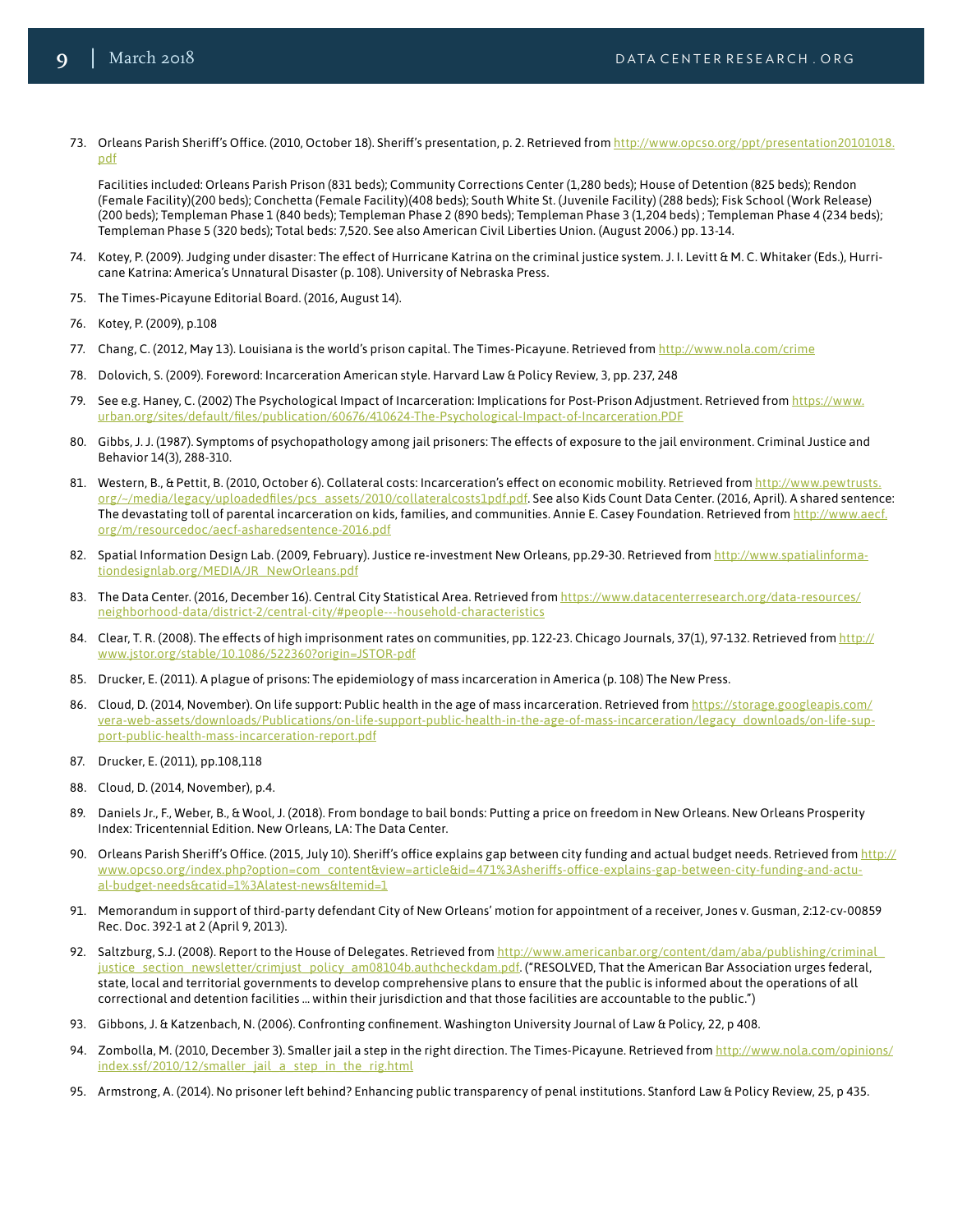#### About the Author

Andrea Armstrong joined the Loyola University New Orleans, College of Law faculty in 2010. Her research focuses on the constitutional dimensions of prisons and jails, specifically prison labor practices, the intersection of race and conditions of incarceration, and public oversight of detention facilities. She teaches in the related fields of constitutional law, criminal law, race and the law, and constitutional criminal procedure. Professor Armstrong is a graduate of Yale Law School, the Woodrow Wilson School of Public and International Affairs at Princeton University, where she completed her M.P.A. in International Relations, and New York University.

# Acknowledgments from the Author

This essay benefited from research assistance by Loyola University College of Law students Perry Graham, Monica Mendoza and Caitlin Newswanger. The author would also like to thank Calvin Johnson, Bill Quigley, Ben Weber, Jon Wool, as well as participants in the Tricentennial Authors' Roundtable for their valuable comments throughout the research and writing of this essay.

### For More Information

Andrea Armstrong Professor Loyola University New Orleans College of Law [armstron@loyno.edu](mailto:armstron%40loyno.edu%20?subject=)